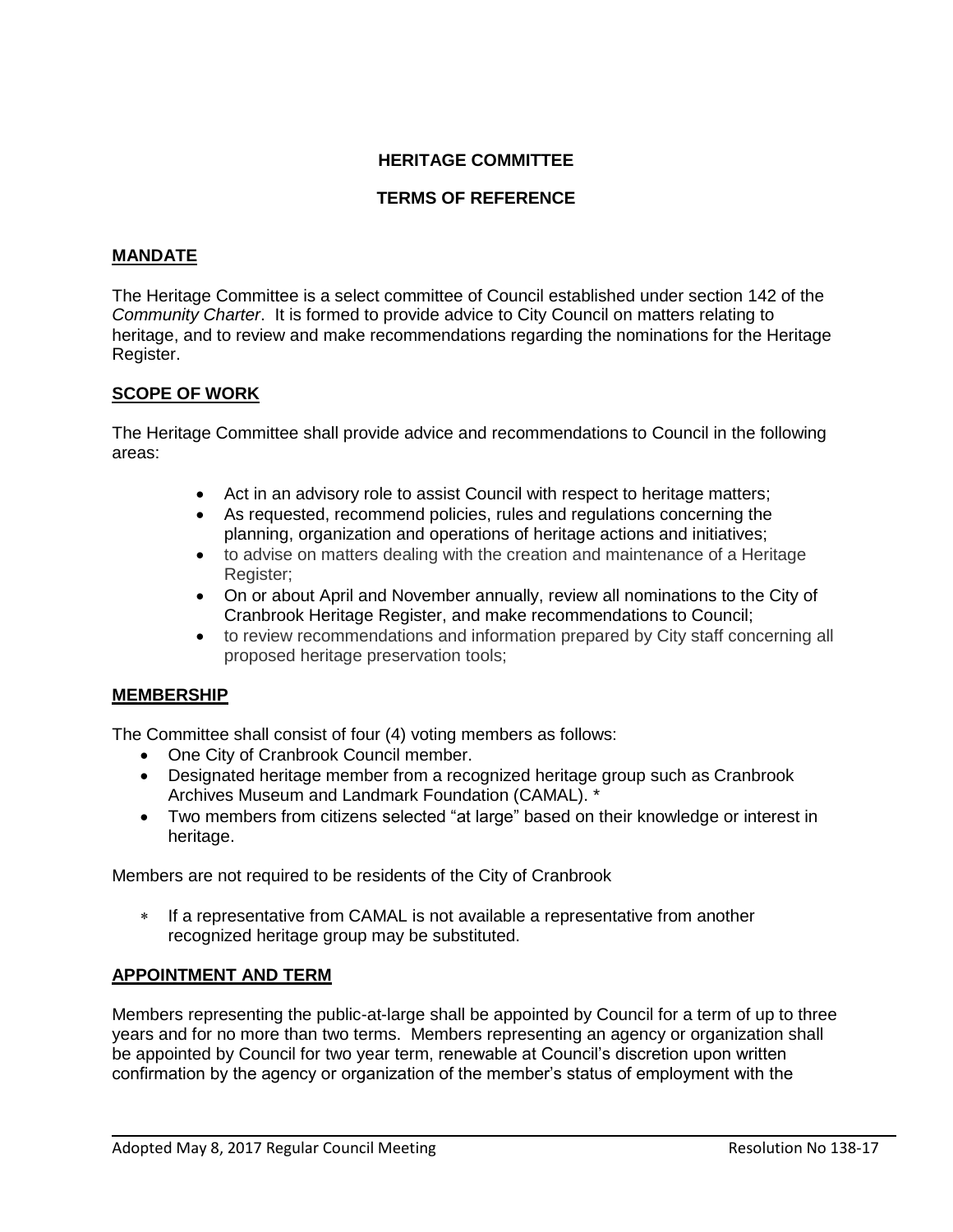agency/organization and the agency/organization recommendation to appoint the representative.

Council may, at any time, remove any member of the Committee and any member of the Committee may resign at any time upon sending written notice to Council.

Committee members who are absent for three consecutive meetings shall forfeit their appointment unless such absence is authorized by resolution of Council.

Committee members shall serve without remuneration.

## **CHAIR**

The Chair shall be elected at the first meeting of the Committee by majority vote of Committee members thereafter at the first meeting of the calendar year.

## **QUORUM**

Quorum of the Committee is 3 voting members.

## **MAYOR'S ATTENDANCE**

As per City of Cranbrook Council Procedure Bylaw No. 3786, 2014, as amended, the Mayor is an ex-officio member of the Committee and as such has the same rights as other committee members, but is not obligated to attend meetings. The ex-officio member shall not be counted in determining quorum of the Committee, but is included in determining if a Committee has quorum.

### **COUNCILLOR'S ATTENDANCE**

As per City of Cranbrook Council Procedure Bylaw No. 3786, 2014, as amended, any member of Council not appointed to the select committee may attend the committee meetings, speak if recognized by the Chair, but is not entitled to vote.

### **MEETINGS**

The Committee shall meet as required, in order to adequately address Scope of Work in a timely manner. Normally meetings would be required following the two annual nomination deadlines for the Heritage Register. The Committee Administration Liaison shall be responsible for minutes and a copy of approved minutes shall be provided to the Municipal Clerk within 5 days of approval.

### **RULES OF PROCEDURE**

The Committee must follow the City of Cranbrook Council Procedure Bylaw, No. 3786, 2014, as amended.